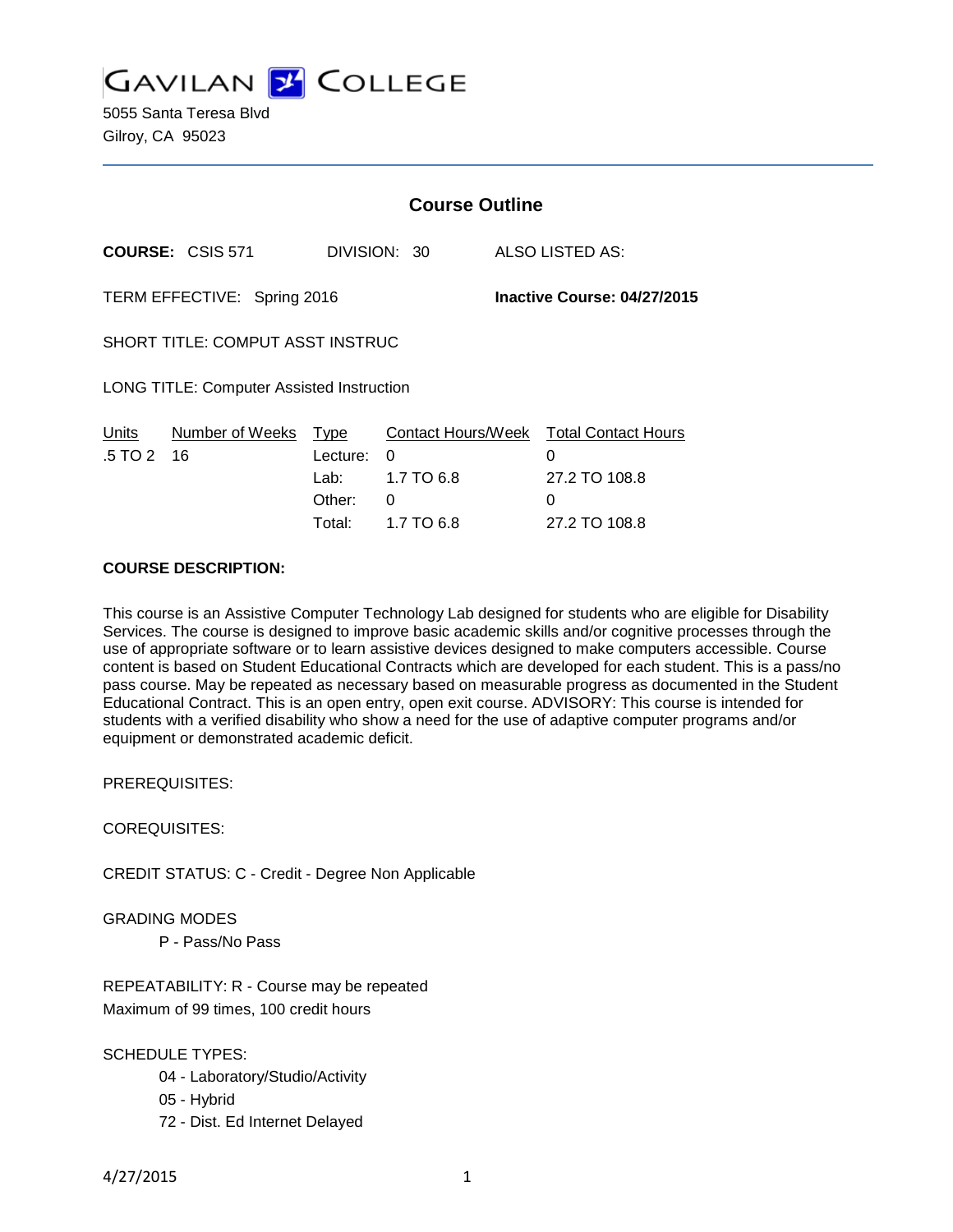## **STUDENT LEARNING OUTCOMES:**

1. Students will demonstrate increased knowledge and skills in the academic courses or assistive technologies specified in their Student Educational Contract. ILO: 2,1,3,6 Measure: Skill Demonstration; Written Lab Report 2. Students will be able to identify and apply assistive technologies or academic software that are appropriate for their individual learning profiles. ILO: 6,2,1 Measure: Oral Report; Written Report 3. Students will be able to analyze the effects of the assistive technologies or academic software on their academic achievement. ILO: 6,2,1 Measure: Oral Report; Written Report 4. Students will be able to identify appropriate assistive technologies and apply them to the completion of their mainstreamed college courses. ILO: 6,2 Measure: Skill Demonstration; Written Report 5. Students will demonstrate increased proficiency in basic academic and/or computer skills and/or assistive computer technologies. ILO: 6,3,2 Measure: Pre-Post Tests; Self-Report; Lab Exercises

# **CONTENT, STUDENT PERFORMANCE OBJECTIVES, OUT-OF-CLASS ASSIGNMENTS**

Inactive Course: 04/27/2015

The course content is individualized for each student each semester. Basic academic skill deficits are remediated through individualized computer instruction. Specific goals and percentages for progress are set for each student for each objective in the Individual Education Plan (IEP) or Student Educational Contract (SEC). As outlined in the SEC, the student should be able to demonstrate measurable progress in improving basic academic skills and/or cognitive functioning, to include:

- 1. Memory and reasoning
- 2. Language; i.e., syntax, semantics & grammar
- 3. Reading vocabulary and comprehension
- 4. Writing skills
- 5. Computer literacy
- 6. Math

\*Hours are dependent upon the number of units in which the student is enrolled.

WEEK 1 1 HOUR

Content: Orientation

- 1. Class requirements-including lab rules and procedures
- 2. Adaptation(s) and assessment of student needs

Performance Objective: Student will evaluate and identify his/her need

4/27/2015 2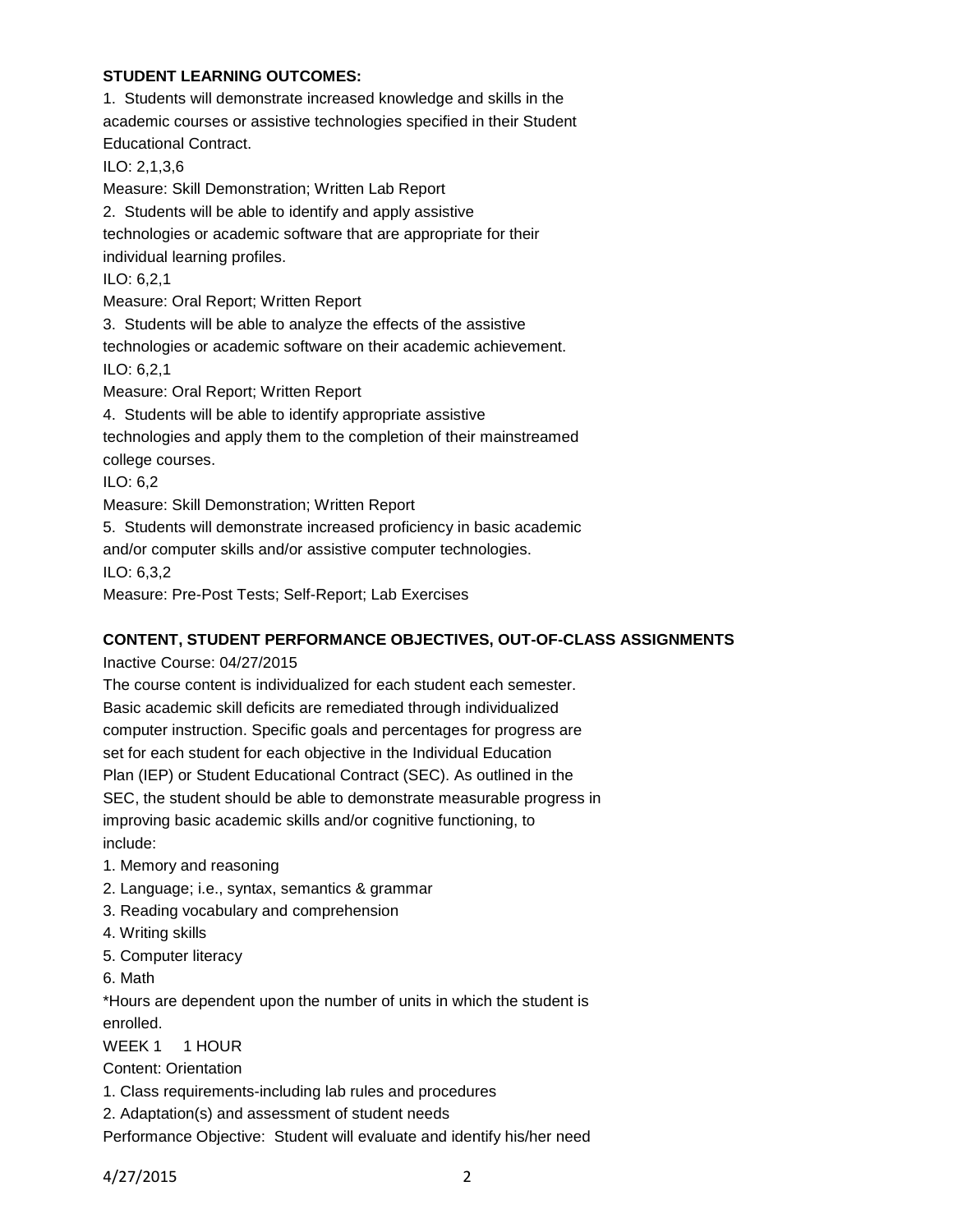for computer access and/or academic software programs.

WEEK 2-3 \* HOURS

Content: Computer Fundamentals

- 1. Vocabulary
- 2. Floppy/zip disk handling
- 3. Software / hardware demonstration
- 4. Use of computer program

Performance Objective: The student will evaluate and complete activities related to computer access or tests of cognitive skills and/or academic competencies.

WEEK 4-9 \* HOURS

Content: Individual and Small Group Instruction

Some of the programs and/or equipment which may be used include: Microsoft Office\*; Skillsbank\*; Half-Qwerty\*, Dragon\*, etc.

\*The programs and equipment listed above do not limit the instructor from using other programs and equipment that may be more effective. Performance Objective: The student will complete a series of lab exercises using the equipment and programs recommended by the instructor.

# WEEK 10-17 \* HOURS

Content: Individual Practice and Assignments. Students will be given individualized assignments to complete and/or software programs to utilize with interactive capabilities. This labwork is designed to increase their skills and ability in the areas stated on the students IEP/SEC. The type of equipment and/or computer software utilized will be determined by the student's assessed strengths and weaknesses. Performance Objective: The student will complete lab assignments according to their individual goals and apply that knowledge to their mainstreamed coursework.

## WEEK 18 \* HOURS

Content: Student Evaluation

Pre- and post- assessment activities by the instructor will be based on progress criteria specified in the Individual Education Plan / Student Educational Contract. The evaluation will be based upon the monthly reports, records of completed assignments, observed behavior and skill development.

Performance Objective: The student will meet with the instructor to discuss the monthly progress reports generated by the individual programs.

### **METHODS OF INSTRUCTION:**

1. Adaptive instructional techniques--specialized areas of instruction might include individual and/or small group instruction on methods used to: a. engage/disengage assistive software; b. adjust individual preferences. 2. Demonstration. 3. Individual assistance, additional review and practice. 4. Weekly student use of the software programs.

# **METHODS OF EVALUATION:**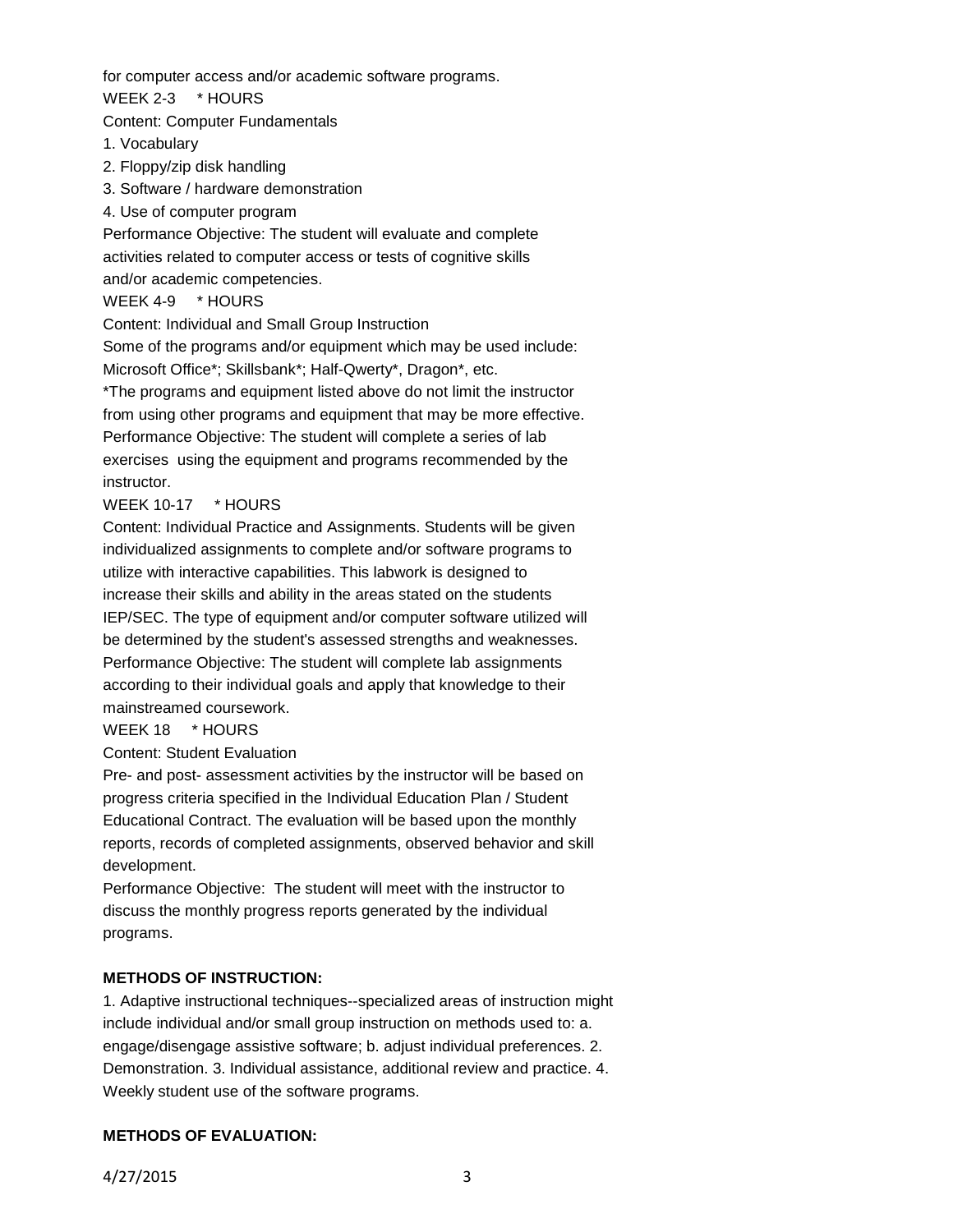The types of writing assignments required: Lab reports The problem-solving assignments required: None The types of skill demonstrations required: Other: Completion of assignments from college courses The types of objective examinations used in the course: None Other category: Individual discussions of the impact of the students' specific disabilities on their academic achievement. The basis for assigning students grades in the course: Writing assignments: 15% - 25% Problem-solving demonstrations: 0% - 0% Skill demonstrations: 65% - 80% Objective examinations: 0% - 0% Other methods of evaluation: 5% - 10%

## **REPRESENTATIVE TEXTBOOKS:**

Other Materials Required to be Purchased by the Student: Optional: 3 1/2" floppy or zip computer disk; Case for computer disk; folder or notebook; blank 8.5 x 11 paper.

### **ARTICULATION and CERTIFICATE INFORMATION**

Associate Degree: CSU GE: IGETC: CSU TRANSFER: Not Transferable UC TRANSFER: Not Transferable

### **SUPPLEMENTAL DATA:**

Basic Skills: N Classification: Y Noncredit Category: Y Cooperative Education: Program Status: 2 Stand-alone Special Class Status: S CAN: CAN Sequence: CSU Crosswalk Course Department: CSU Crosswalk Course Number: Prior to College Level: Y Non Credit Enhanced Funding: N Funding Agency Code: Y In-Service: N